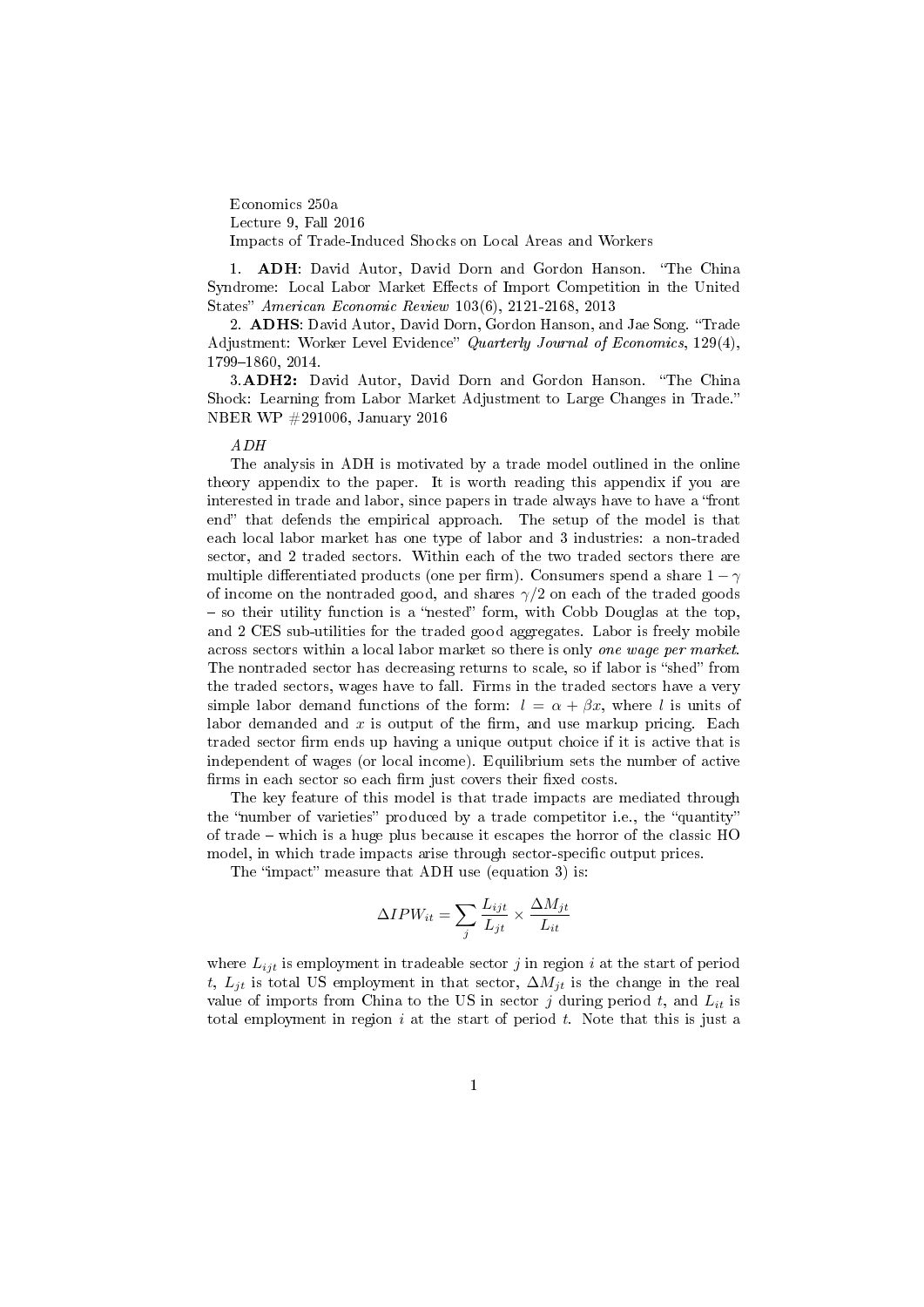share shift type measure of the potential "damage" of import in each sector,  $per$ worker in region i.

To deal with endogeneity of  $\Delta M_{jt}$  ADH develop an instrument, which is:

$$
\Delta IPW_{Oit} = \sum_{j} \frac{L_{ijt-1}}{L_{jt-1}} \times \frac{\Delta M_{Ojt}}{L_{it-1}}
$$

where all the initial employment levels are replaced by lagged values (in their application, lagged 10 years), and  $\Delta M_{Oit}$  is change in imports from China in sector  $j$  in 8 other countries  $-$  Australia, Denmark, Finland, Germany, Japan. New Zealand, Spain, Switzerland. This is a pretty good instrument because the sectors where China was exporting to the US are more or less the same ones that China was also exporting to other rich countries. In fact, as shown in ADH-2, Table 1, the correlation across 397 4-digit industries between import growth from China to the US and import growth from China to other countries is extremely high:

US-Japan: 0.86

US-Germany: 0.91

US-Spain: 0.68

US-Australia: 0.96

US-8 other countries: 0.92

Their interpretation of these very high correlations is that Chinese producers in certain sectors were very low cost, allowing them to compete in all developed economies very effectively.

Table-by-table Commentary Most of their models are TSLS models fit across "commute zones"  $(CZ's)$ , for dependent variables in changes, combining 1990-2000 and 2000-2007 changes (2 stacked changes per CZ). The data are measured from 1990 and 2000 Census and 2006-2009 ACS (which they call 2007). There are 722 CZ's so there are lots of data.

Table 3: dep var  $=$  change in manufacturing employment over total working age population (mean = -2.1 1990 to 2000; -2.7 2000 to 2007)

bottom line: \$1,000 increase in  $\Delta IPW_{it}$  (dollars of Chinese imports per worker in a CZ) causes loss of around 0.6 ppt in Mfg empl share. (which trended down from 13 to 9 pct). Corresponding OLS estimate is only  $1/3$  as big  $-$  so IV strategy reveals much bigger trade impacts than OLS.

Since the IV is much *more negative*, it appears that the unobserved determinants of the trend in the local employment share in Mfg in a CZ are positively correlated with the share-weighted growth in Chinese imports, biasing the estimated impact of trade shocks upward (toward 0). CZ's with a larger share of industries that were hit by Chinese imports would have had less of a decline in Mfg employment in the absence of the shocks  $-$  so these local shocks "hide" the impact of Chinese imports.

Table 4: dep var  $=$  change in log population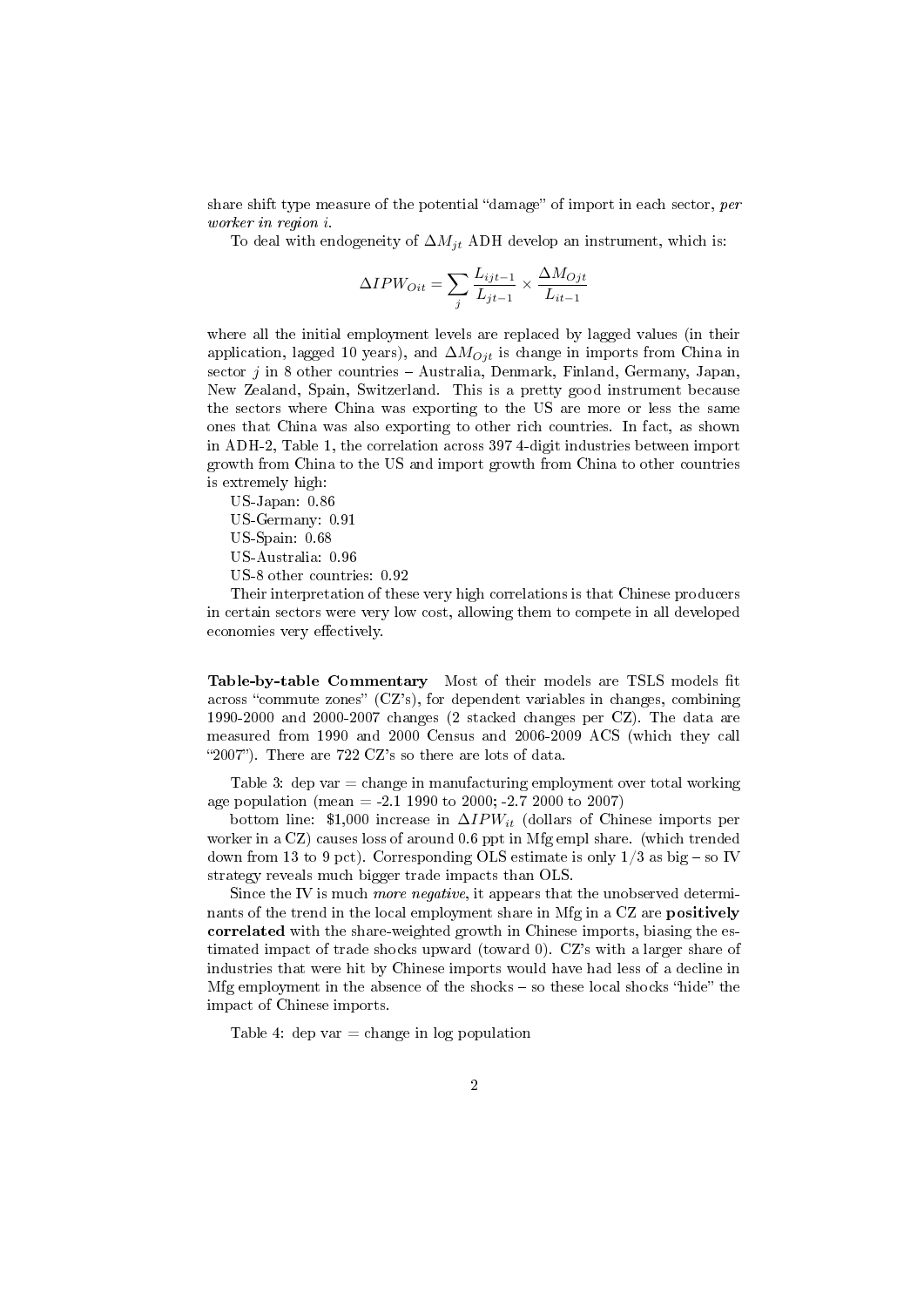bottom line: once controls for Census division are added, NO EFFECT Important because it seems to contradict the "conventional" view that local shocks are arbitraged by population mobility.

Table 5: dep var  $=$  changes in log counts of workers who are: in MFG; in other sectors; unemployed; NILF; on SSDI

and parallel models for changes in shares in each category, overall and by education group

bottom line: fall in MFG is not offset by rise in non-mfg. In fact, very large negative effect on employment of lower-education workers in both sectors!

Table 6: dep var  $=$  changes in log weekly wages of workers, by education

bottome line: wages fall  $-$  about the same drop for college and non-college. No effect on widening wage inequality!

Table 7: dep var  $=$  changes in log employment and log weekly wages of workers, by MFG and non-mfg

bottome line: no wage fall in MFG; all the decline is in other sectors.

Table 4 from ADH2 summarizes some of the employment and earnings results in a nice way. Note the data for annual wage and salary income per adult. The results suggest \$1,000 increase in dollars of Chinese imports per worker in a CZ causes a loss of \$550 in wage and salary income per adult.

Figure 7 from ADH2 shows the offsets in transfer income. Notice these are very small. The "loser areas" from trade shocks are hardly compensated for the losses.

## ADHS

ADHS builds on the same idea as ADH, but focuses on the impact of trade shocks on workers by using longitudinal data from Social Security earnings records (hence the addition of Song, who is essentially the "owner" of all SSA data for the US) assigning each worker to their industry in 1991. For a worker who is observed working in industry  $j$  in 1991 they define the import shock:

$$
\Delta IP_j = \frac{\Delta M_j}{D_{j,1991}}
$$

where  $\Delta M_i$  is the change in imports from China from 1991 to 2007 in industry j and  $D_{j,1991}$  is US "absorption" (i.e., net domestic demand = total industry shipments  $+$  imports - exports) in 1991 in the industry. NOTE that the focus is on people who were working in one of 397 Mfg industries in 1991. The most heavily impacted industries are toys (mean value of  $\Delta IP_i = 33\%$ ) textiles and apparel (mean=17%), wood products and furniture (mean=15%) and machinery (mean=15%). The least impacted sectors are paper, petroleum, chemicals, and food. People outside Mfg are in the "control group."

They then instrument this with

$$
\Delta IPO_{j(1988)} = \frac{\Delta M_{Oj(1988)}}{D_{j(1988),1988}}
$$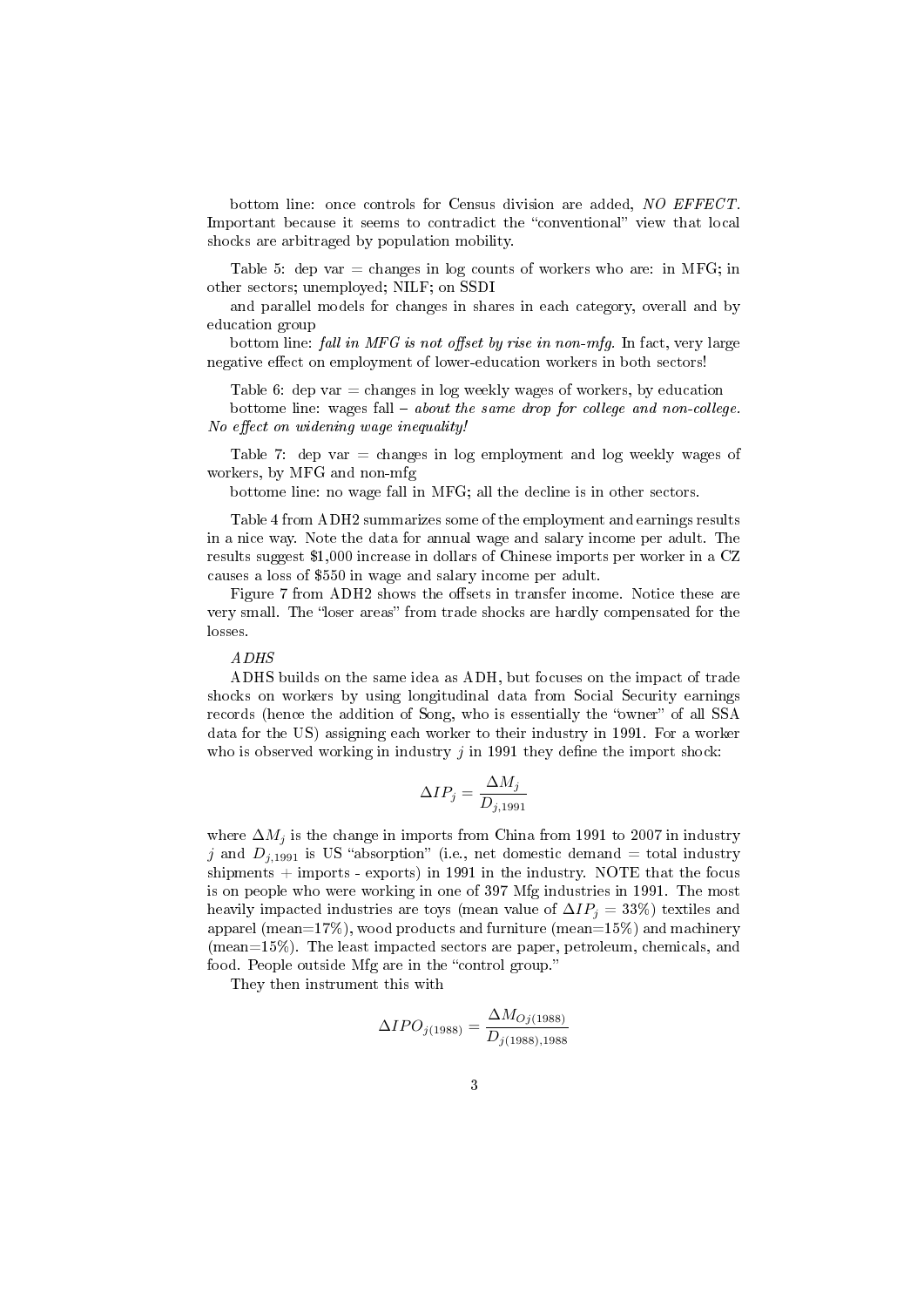where j(1988)is the industry the individual was employed in 1988,  $\Delta M_{O_1(1988)}$ is the change in imports from China to the other countries (same list as in ADH) from 1991 to 2007 in industry  $j(1988)$ , and  $D_{j(1988),1988}$  is net domestic demand in sector  $j(1988)$  in 1988.

The person-level data is based on a 1% sample of SSA data for people born 1943-70 (who were 22-64 in the years between 1992 and 2007), and who had a minimum level of earnings in each year from 1988-1991. The main outcome variable is

$$
\widetilde{E}_i = \frac{1}{E_{i0}} \sum_{t=1992}^{2007} E_{it}
$$

where  $E_{it}$  SSA earnings in year t and  $E_{i0}$  are average earnings in the 4year base period 1988-1991. The mean value of this is 19. They also look at  $\#$ years with positive earnings,  $\#$ years with DI income, etc. Table I shows their summary stats. (The extended sample adds an additional group of workers who had some labor income in 1988-91).

The main estimating equation is:

$$
E_i = \beta_0 + \beta_1 \Delta IP_j + \beta_2 IP_{j,1991} + controls \tag{1}
$$

where  $IP_{j,1991}$  is import penetration in 1991.

Table-by-table Commentary Table 2: shows that being in a trade-impacted industry in 1991 was bad for subsequent earnings. The coefficient  $\beta_1$  from (1) is around -2.9 from OLS and -6.86 from IV models. They interpret this as follows: a worker in a highly impacted Mfg industry had  $\Delta IP_i$  6.7 ppts higher than in a low-impacted Mfg sector. Multiplying by -6.86 leads to a loss of earnings equal to 46% of initial annual earnings over the 16 years from 1992 to 2007 (i.e. about 1/2 of a year of earnings over 16 years). These are big losses for the people in the heavily impacted sectors! Again, as in ADH, the IV estimates are a lot bigger than the OLS, suggesting that industries that had positive demand shocks had a bigger growth in imports, hiding some of the negative impact of trade.

Table 3 Panel A shows being in a trade-impacted industry in 1991 had a negative effect on  $\#$ years with positive earnings but the coefficient is not significant. Panel B shows a "placebo test" checking that the same sectors were not trending down in 1976-1991

Table 4 is a nice way to try to "decompose" the loss in earnings into losses at the initial employer, at employers in the same Mfg sector, and in other "sectors". Being in a trade-impacted industry in 1991 causes a big loss in earnings from the initial employer (column 2) that is partially offset by gains in employment in other sectors in Mfg (column 4), but no signicant gain in earnings outside Mfg (column 5).

Table 5 does a similar analysis breaking down income by where it is earned: same (initial) CZ or somewhere else. Here we see that the losses are spread across both the initial CZ and other  $CZ$ 's  $-$  what this means is that movements across  $CZ$ 's are not working in such a way to offset the losses.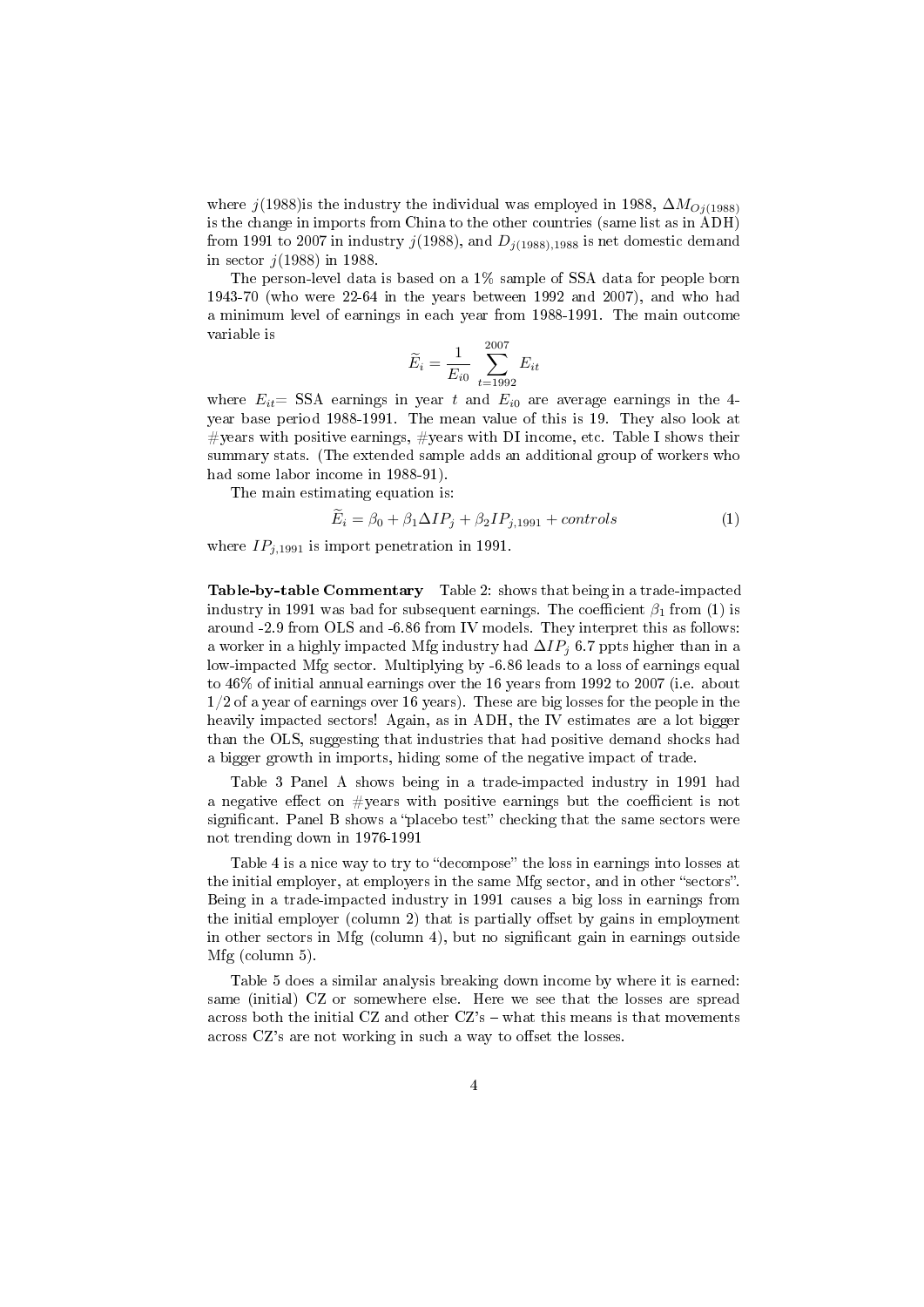|                                                            | I. 1990–2007 stacked first differences |                        |                                |                        |                        |                        |
|------------------------------------------------------------|----------------------------------------|------------------------|--------------------------------|------------------------|------------------------|------------------------|
|                                                            | (1)                                    | (2)                    | (3)                            | (4)                    | (5)                    | (6)                    |
| $(\Delta$ imports from China to US)/<br>worker             | $-0.746***$<br>(0.068)                 | $-0.610***$<br>(0.094) | $-0.538***$<br>(0.091)         | $-0.508***$<br>(0.081) | $-0.562***$<br>(0.096) | $-0.596***$<br>(0.099) |
| Percentage of employment<br>in manufacturing $_{-1}$       |                                        | $-0.035$<br>(0.022)    | $-0.052***$<br>(0.020)         | $-0.061***$<br>(0.017) | $-0.056***$<br>(0.016) | $-0.040***$<br>(0.013) |
| Percentage of college-educated<br>population $_{-1}$       |                                        |                        |                                | $-0.008$<br>(0.016)    |                        | 0.013<br>(0.012)       |
| Percentage of foreign-born<br>$population_{-1}$            |                                        |                        |                                | $-0.007$<br>(0.008)    |                        | $0.030***$<br>(0.011)  |
| Percentage of employment<br>among women $_{-1}$            |                                        |                        |                                | $-0.054**$<br>(0.025)  |                        | $-0.006$<br>(0.024)    |
| Percentage of employment in<br>routine occupations $_{-1}$ |                                        |                        |                                |                        | $-0.230***$<br>(0.063) | $-0.245***$<br>(0.064) |
| Average offshorability index<br>of occupations $_{-1}$     |                                        |                        |                                |                        | 0.244<br>(0.252)       | $-0.059$<br>(0.237)    |
| Census division dummies                                    | N <sub>0</sub>                         | N <sub>0</sub>         | Yes                            | Yes                    | Yes                    | Yes                    |
|                                                            |                                        |                        | II. 2SLS first stage estimates |                        |                        |                        |
| $(\Delta$ imports from China to OTH $)/$<br>worker         | $0.792***$<br>(0.079)                  | $0.664***$<br>(0.086)  | $0.652***$<br>(0.090)          | $0.635***$<br>(0.090)  | $0.638***$<br>(0.087)  | $0.631***$<br>(0.087)  |
| $R^2$                                                      | 0.54                                   | 0.57                   | 0.58                           | 0.58                   | 0.58                   | 0.58                   |

| TABLE 3—IMPORTS FROM CHINA AND CHANGE OF MANUFACTURING EMPLOYMENT                             |
|-----------------------------------------------------------------------------------------------|
| IN CZS. 1990–2007: 2SLS ESTIMATES                                                             |
| Dependent variable: $10 \times$ annual change in manufacturing emp/working-age pop (in % pts) |

*Notes: N* = 1,444 (722 commuting zones  $\times$  2 time periods). All regressions include a constant and a dummy for the 2000–2007 period. First stage estimates in panel II also include the control variables that are indicated in the corresponding columns of panel I. Routine occupations are defined such that they account for 1/3 of US employment in 1980. The offshorability index variable is standardized to mean of 0 and standard deviation of 10 in 1980. Robust standard errors in parentheses are clustered on state. Models are weighted by start of period CZ share of national population.

*\*\*\** Significant at the 1 percent level.

 *\*\** Significant at the 5 percent level.

 *\** Significant at the 10 percent level.

share. These dummies modestly decrease the estimated effect of import exposure on manufacturing employment. Column 4 additionally controls for the start-of-period share of a CZ's population that has a college education, the share of population that is foreign born, and the share of working-age women that are employed. These controls leave the main result unaffected.

Column 5 introduces two variables that capture the susceptibility of a CZ's occupations to substitution by technology or task offshoring. Both variables are based on occupational task data, which are described in detail in Autor and Dorn (2013). Routine-intensive occupations are a set of jobs whose primary activities follow a set of precisely prescribed rules and procedures that make them readily subject to computerization. This category includes white collar positions whose primary job tasks involve routine information processing (e.g., accountants and secretaries) and blue collar production occupations that primarily involve repetitive motion and monitoring tasks. If CZs that have a large start-of-period employment share in routine occupations experience strong displacement of manufacturing jobs due to automation, one would expect a negative relationship between the routine share variable and the change in manufacturing share. Indeed, the estimates in column 5 suggest that the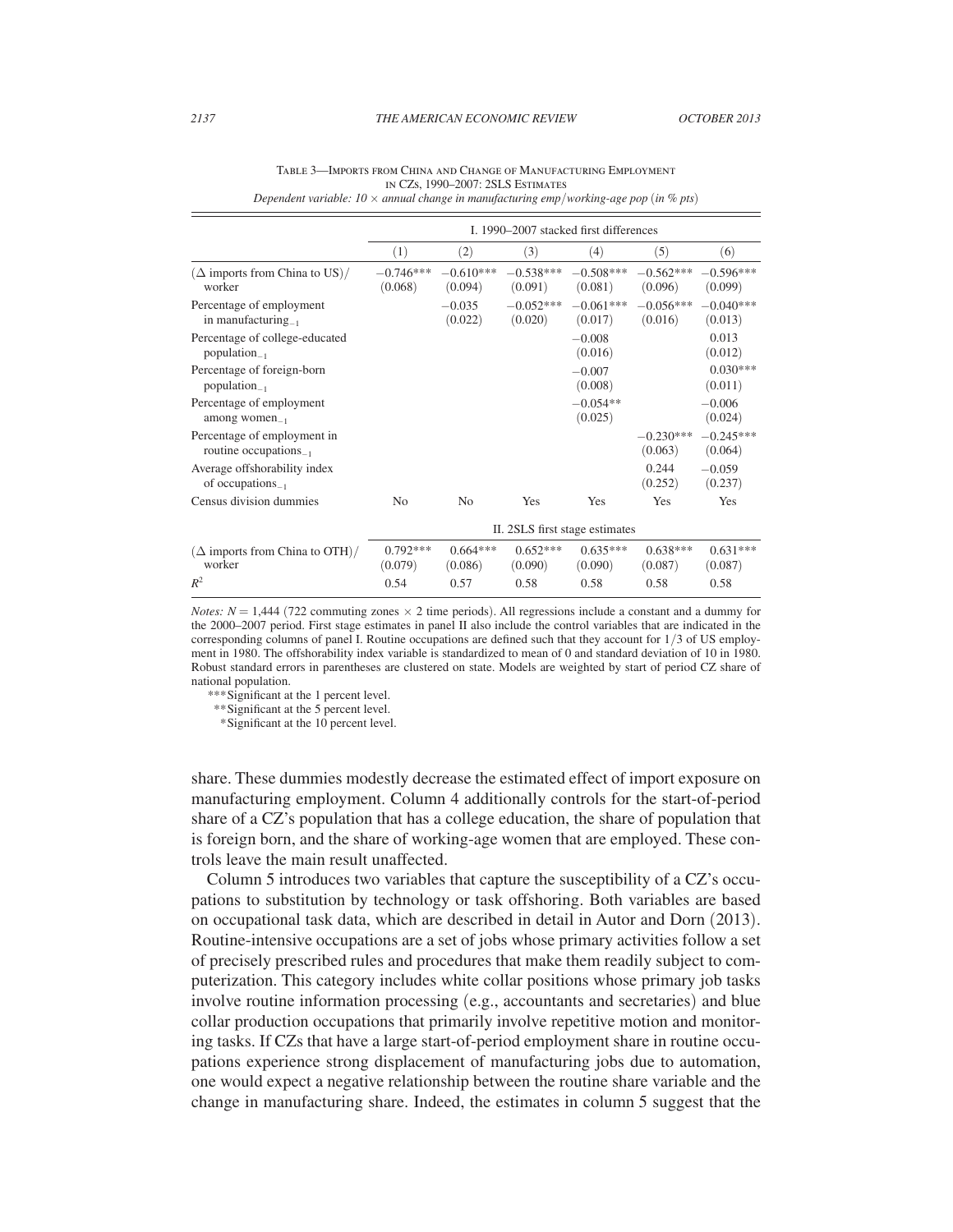|                                                       | I. By education level |                     | II. By age group      |                                  |                     |                        |
|-------------------------------------------------------|-----------------------|---------------------|-----------------------|----------------------------------|---------------------|------------------------|
|                                                       | A11<br>(1)            | College<br>(2)      | Noncollege<br>(3)     | Age $16-34$<br>$\left( 4\right)$ | Age 35-49<br>(5)    | Age 50-64<br>(6)       |
| Panel A. No census division dummies or other controls |                       |                     |                       |                                  |                     |                        |
| $(\Delta$ imports from China<br>to $US)/$ worker      | $-1.031**$<br>(0.503) | $-0.360$<br>(0.660) | $-1.097**$<br>(0.488) | $-1.299$<br>(0.826)              | $-0.615$<br>(0.572) | $-1.127***$<br>(0.422) |
| $R^2$                                                 |                       | 0.03                | 0.00                  | 0.17                             | 0.59                | 0.22                   |
| Panel B. Controlling for census division dummies      |                       |                     |                       |                                  |                     |                        |
| $(\Delta$ imports from China<br>to $US)/$ worker      | $-0.355$<br>(0.513)   | 0.147<br>(0.619)    | $-0.240$<br>(0.519)   | $-0.408$<br>(0.953)              | $-0.045$<br>(0.474) | $-0.549$<br>(0.450)    |
| $R^2$                                                 | 0.36                  | 0.29                | 0.45                  | 0.42                             | 0.68                | 0.46                   |
| Panel C. Full controls                                |                       |                     |                       |                                  |                     |                        |
| $(\Delta$ imports from China<br>to $US)/$ worker      | $-0.050$<br>(0.746)   | $-0.026$<br>(0.685) | $-0.047$<br>(0.823)   | $-0.138$<br>(1.190)              | 0.367<br>(0.560)    | $-0.138$<br>(0.651)    |
| $R^2$                                                 | 0.42                  | 0.35                | 0.52                  | 0.44                             | 0.75                | 0.60                   |

| TABLE 4—IMPORTS FROM CHINA AND CHANGE OF WORKING-AGE POPULATION |  |  |  |  |  |  |  |
|-----------------------------------------------------------------|--|--|--|--|--|--|--|
| IN CZ. 1990–2007: 2SLS ESTIMATES                                |  |  |  |  |  |  |  |
|                                                                 |  |  |  |  |  |  |  |

*Dependent variables: Ten-year equivalent changes in log population counts* (*in log pts*)

*Notes: N* = 1,444 (722 CZs  $\times$  two time periods). All regressions include a constant and a dummy for the 2000– 2007 period. Models in panel B and C also include census division dummies while panel C adds the full vector of control variables from column 6 of Table 3. Robust standard errors in parentheses are clustered on state. Models are weighted by start of period commuting zone share of national population.

*\*\*\** Significant at the 1 percent level.

 *\*\** Significant at the 5 percent level.

 *\** Significant at the 10 percent level.

 substantial changes in population. The regressions in Table 4 are analogous to our earlier models for the manufacturing employment share except that our dependent variable is the log of the working-age population ages 16 through 64 in the CZ, calculated using Census IPUMS data for 1990 and 2000 and American Community Survey for 2006 through 2008.

The specifications in panel A, which include no controls except a constant and a time dummy for the 2000–2007 time period, find a significant negative relationship between exogenous increases in Chinese import exposure and CZ-level population growth. A \$1,000 per worker increase in trade exposure predicts a decline of 1.03 log points in a CZ's working-age population. In specifications that add Census division dummies (panel B)—which are equivalent to trends in our first-difference model and in specifications that further include the full set of controls from Table 3, we find no significant effect of import shocks on local population size. This null is found for the overall working-age population (column 1), for college and noncollege adults (columns 2 and 3), and for age groups 16 through 34, 35 through 49, and 50 through 64 (columns 4 through 6). In moving from panel A to C, the point estimates on import exposure fall while the standard errors rise. These estimates suggest that the effect of trade exposure shocks on population flows is small, though the imprecision of these estimates does not preclude more substantial responses.

The lack of a significant effect of trade exposure on population flows is consistent with several hypotheses. One is that shocks to manufacturing from China trade are too small to affect outcomes in the broader CZ. A second is that goods markets are sufficiently well integrated nationally that local labor markets adjust to adverse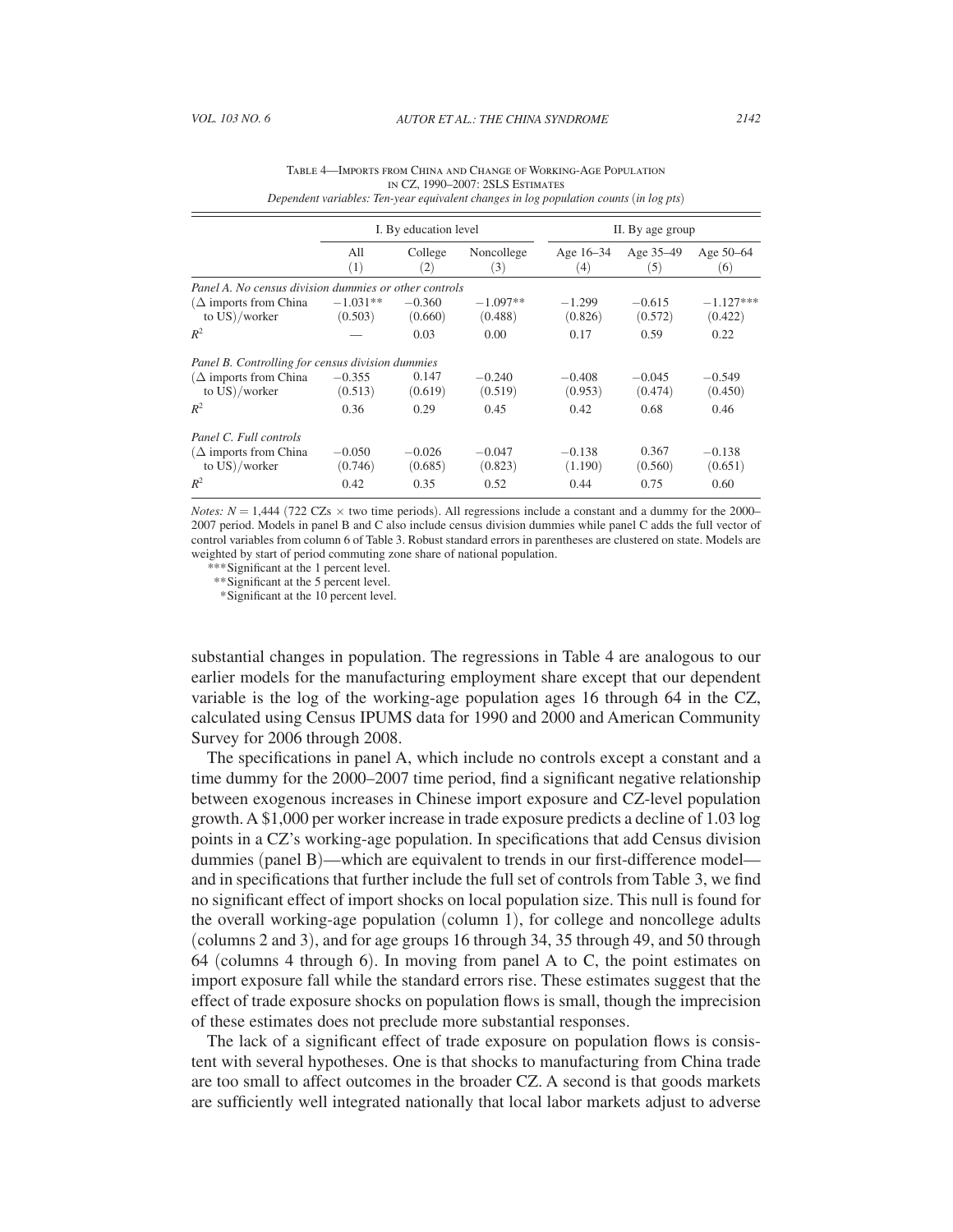#### Table 5—Imports from China and Employment Status of Working-Age Population within CZs, 1990–2007: 2SLS Estimates *Dependent variables: Ten-year equivalent changes in log population counts*

*and population shares by employment status*

|                                                                                                            | Mfg emp                | Non-mfg emp         | Unemp                 | <b>NILF</b>           | SSDI receipt          |
|------------------------------------------------------------------------------------------------------------|------------------------|---------------------|-----------------------|-----------------------|-----------------------|
|                                                                                                            | (1)                    | (2)                 | (3)                   | (4)                   | (5)                   |
| Panel A. $100 \times log$ change in population counts                                                      | $-4.231***$            | $-0.274$            | 4.921 ***             | $2.058*$              | $1.466***$            |
| $(\Delta$ imports from China to US)/worker                                                                 | (1.047)                | (0.651)             | (1.128)               | (1.080)               | (0.557)               |
| Panel B. Change in population shares<br>All education levels<br>$(\Delta$ imports from China to US)/worker | $-0.596***$<br>(0.099) | $-0.178$<br>(0.137) | $0.221***$<br>(0.058) | $0.553***$<br>(0.150) | $0.076***$<br>(0.028) |
| College education                                                                                          | $-0.592***$            | 0.168               | $0.119***$            | $0.304***$            |                       |
| $(\Delta$ imports from China to US)/worker                                                                 | (0.125)                | (0.122)             | (0.039)               | (0.113)               |                       |
| No college education                                                                                       | $-0.581***$            | $-0.531***$         | $0.282***$            | $0.831***$            |                       |
| $(\Delta$ imports from China to US)/worker                                                                 | (0.095)                | (0.203)             | (0.085)               | (0.211)               |                       |

*Notes: N* = 1,444 (722 CZs  $\times$  two time periods). All statistics are based on working age individuals (age 16 to 64). The effect of import exposure on the overall employment/population ratio can be computed as the sum of the coefficients for manufacturing and nonmanufacturing employment; this effect is highly statistically significant ( $p \le 0.01$ ) in the full sample and in all reported subsamples. All regressions include the full vector of control variables from column 6 of Table 3. Robust standard errors in parentheses are clustered on state. Models are weighted by start of period CZ share of national population.

\*\*\*Significant at the 1 percent level.

\*\*Significant at the 5 percent level.

\*Significant at the 10 percent level.

shocks without a mobility response. This would occur, for example, in a Heckscher-Ohlin setting if local labor markets operated within a single cone of diversification, such that factor price equalization pins down the wage in all markets, making local factor prices independent of local factor demands and supplies. A third possibility is that population adjustments to local economic shocks are sluggish because mobility is costly or because factors other than labor (including government transfer benefits or house prices) bear part of the incidence of labor demand shocks (Blanchard and Katz 1992; Glaeser and Gyourko 2005; Notowidigdo 2010). Costs to labor of moving between sectors (as in Artuç, Chaudhuri, and McLaren 2010, and Dix-Carneiro 2011) may contribute to costs of moving between regions. In this third case, we would expect to see local labor markets adjust along margins other than intersectoral or geographic mobility. Our evidence below is most consistent with the third interpretation.

If working-age adults do not depart from CZs facing adverse trade shocks, then the trade-induced decline in manufacturing employment must yield a corresponding rise in either nonmanufacturing employment, unemployment, labor force exit or some combination of the three. In the first panel of Table 5, we study the impact of import shocks on the log change in the number of non-elderly adults in four exhaustive and mutually exclusive categories that sum up to the total working-age population as studied in column 1 of Table 4: employment in manufacturing, employment in nonmanufacturing, unemployment, and labor force nonparticipation. We find that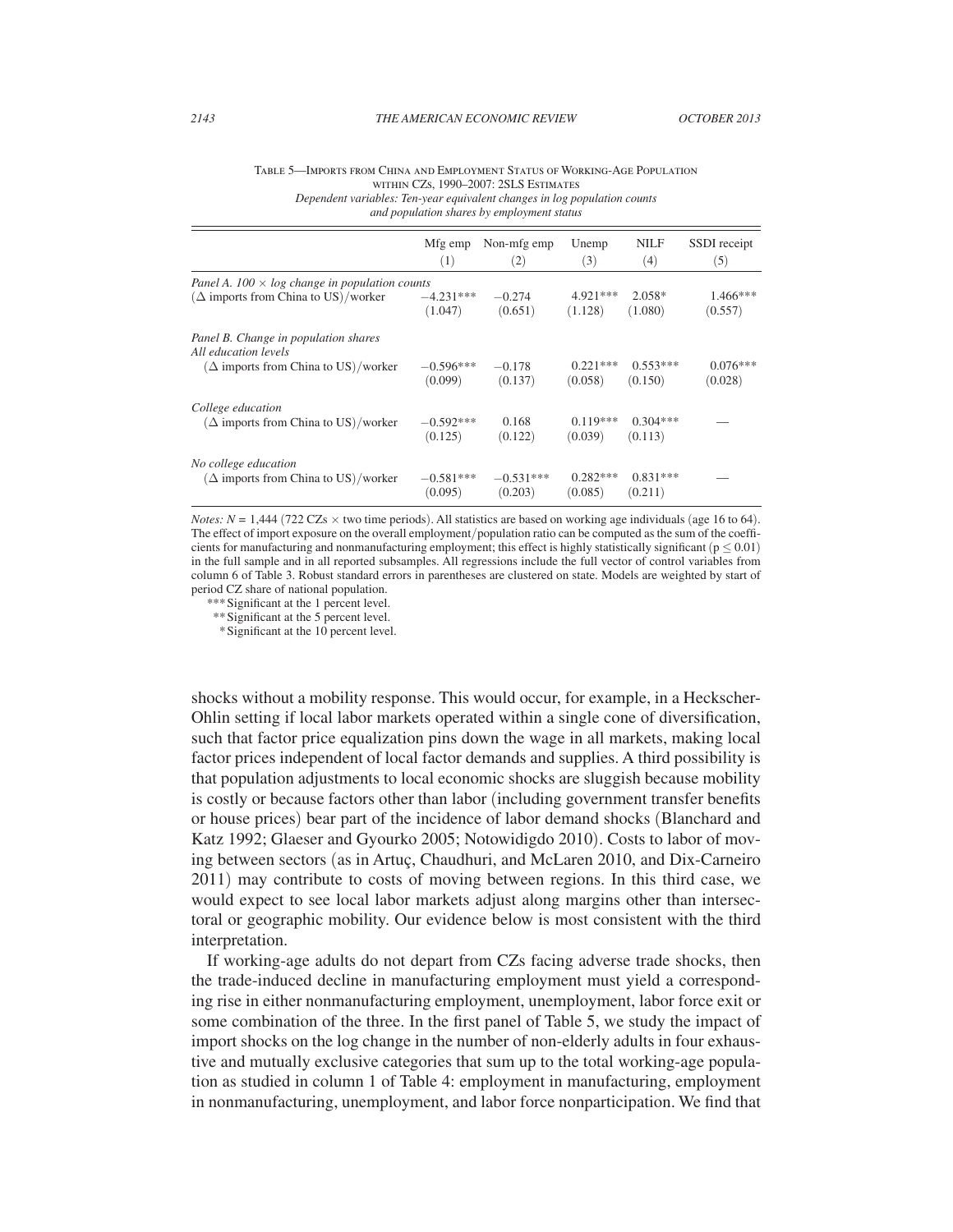|                                            | All workers<br>(1)     | Males<br>$\left( 2\right)$ | Females<br>(3)         |
|--------------------------------------------|------------------------|----------------------------|------------------------|
| Panel A. All education levels              |                        |                            |                        |
| $(\Delta$ imports from China to US)/worker | $-0.759***$<br>(0.253) | $-0.892***$<br>(0.294)     | $-0.614***$<br>(0.237) |
| $R^2$                                      | 0.56                   | 0.44                       | 0.69                   |
| Panel B. College education                 |                        |                            |                        |
| $(\Delta$ imports from China to US)/worker | $-0.757**$<br>(0.308)  | $-0.991***$<br>(0.374)     | $-0.525*$<br>(0.279)   |
| $R^2$                                      | 0.52                   | 0.39                       | 0.63                   |
| Panel C. No college education              |                        |                            |                        |
| $(\Delta$ imports from China to US)/worker | $-0.814***$<br>(0.236) | $-0.703***$<br>(0.250)     | $-1.116***$<br>(0.278) |
| $R^2$                                      | 0.52                   | 0.45                       | 0.59                   |

| TABLE 6-IMPORTS FROM CHINA AND WAGE CHANGES                                            |
|----------------------------------------------------------------------------------------|
| WITHIN CZS, 1990-2007: 2SLS ESTIMATES                                                  |
| Dependent variable: Ten-year equivalent change in average log weekly wage (in log pts) |

*Notes: N* = 1,444 (722 CZs  $\times$  two time periods). All regressions include the full vector of control variables from column 6 of Table 3. Robust standard errors in parentheses are clustered on state. Models are weighted by start of period CZ share of national population.

\*\*\*Significant at the 1 percent level.

\*\*Significant at the 5 percent level.

\*Significant at the 10 percent level.

employed, and bearing in mind that we have already established that import exposure shocks reduce employment, the wage estimates must be interpreted with caution. If, plausibly, workers with lower ability and earnings are more likely to lose employment in the face of an adverse shock, the observed change in wages in a CZ will understate the composition-constant change in wages. This concern is likely to be relevant for workers with lower education levels, among whom job losses are concentrated.<sup>39</sup>

Despite the potential for upward bias, Table 6 finds a significant negative effect of import exposure on average weekly earnings within CZs. A \$1,000 per worker increase in a CZ's exposure to Chinese imports during a decade is estimated to reduce mean weekly earnings by  $-0.76$  log points. While the point estimates are somewhat larger overall for males than for females, with the largest declines found among college males and noncollege females, we do not have sufficient precision to reject the null hypothesis that impacts are uniform across demographic groups.

In Table 7, we explore wage effects separately for workers employed in manufacturing and nonmanufacturing. To aid interpretation, the upper panel of the table presents estimates of the effect of import exposure on log employment counts in both sectors. Consistent with the earlier estimates, Table 7 confirms that import exposure reduces head counts in manufacturing but has little employment effects outside of manufacturing, particularly for college workers.

<sup>&</sup>lt;sup>39</sup> Another concern, which data limitations prevent us from addressing, is that the impact of import competition on local prices of non-traded goods and services may move in the same direction as the impact on local nominal wages, possibly attenuating the consequences of trade exposure for real earnings. See also note 13 and the related analysis in Notowidigdo (2010).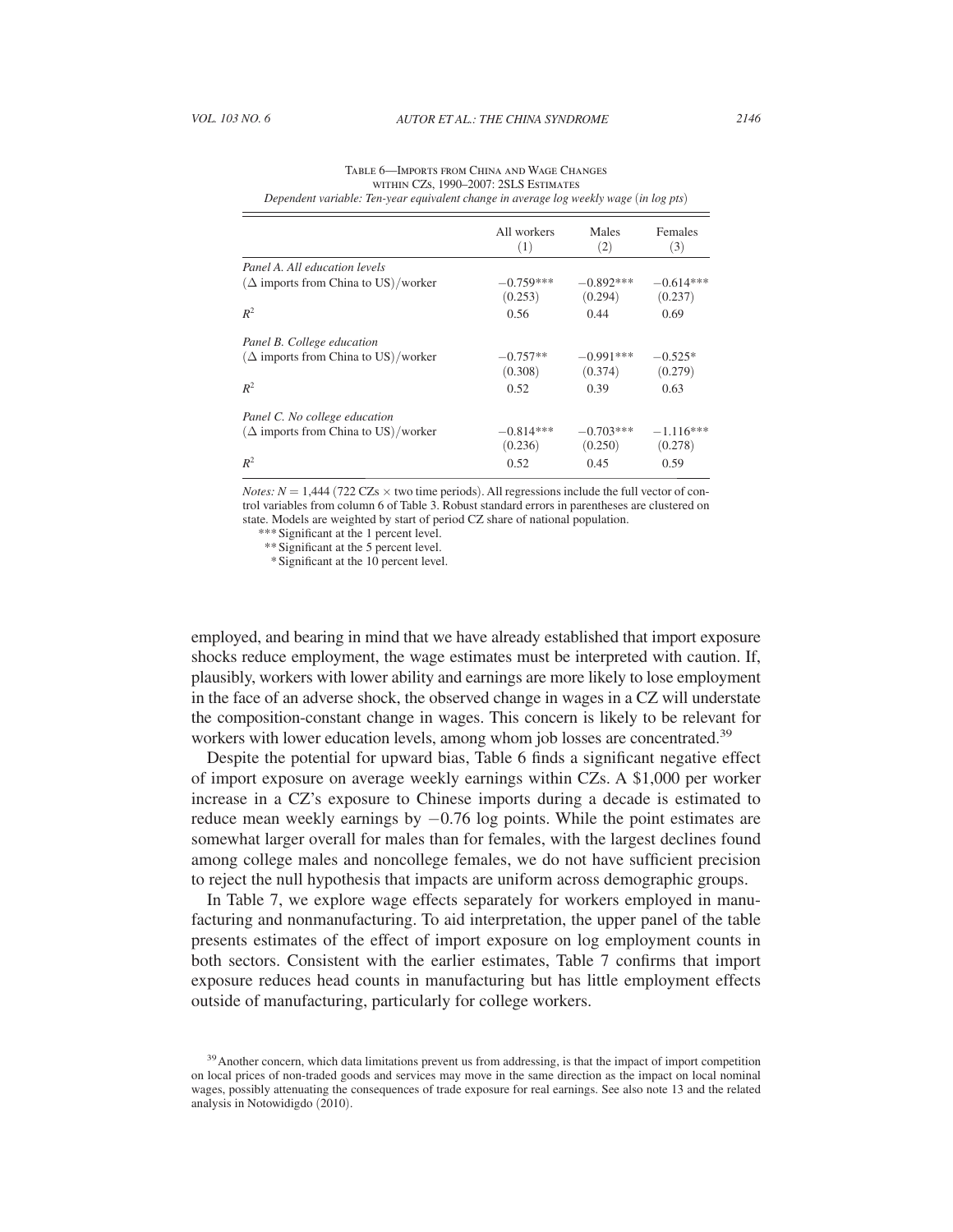|                                                  | I. Manufacturing sector |                              | II. Nonmanufacturing   |                        |                       |                        |
|--------------------------------------------------|-------------------------|------------------------------|------------------------|------------------------|-----------------------|------------------------|
|                                                  | All workers<br>(1)      | College<br>$\left( 2\right)$ | Noncollege<br>(3)      | All workers<br>(4)     | College<br>(5)        | Noncollege<br>(6)      |
| Panel A. Log change in number of workers         |                         |                              |                        |                        |                       |                        |
| $(\Delta$ imports from China<br>to $US)/$ worker | $-4.231***$<br>(1.047)  | $-3.992***$<br>(1.181)       | $-4.493***$<br>(1.243) | $-0.274$<br>(0.651)    | 0.291<br>(0.590)      | $-1.037$<br>(0.764)    |
| $R^2$                                            | 0.31                    | 0.30                         | 0.34                   | 0.35                   | 0.29                  | 0.53                   |
| Panel B. Change in average log wage              |                         |                              |                        |                        |                       |                        |
| $(\Delta$ imports from China<br>to $US)/$ worker | 0.150<br>(0.482)        | 0.458<br>(0.340)             | $-0.101$<br>(0.369)    | $-0.761***$<br>(0.260) | $-0.743**$<br>(0.297) | $-0.822***$<br>(0.246) |
| $R^2$                                            | 0.22                    | 0.21                         | 0.33                   | 0.60                   | 0.54                  | 0.51                   |

| TABLE 7—COMPARING EMPLOYMENT AND WAGE CHANGES IN MANUFACTURING                               |
|----------------------------------------------------------------------------------------------|
| AND OUTSIDE MANUFACTURING, 1990-2007: 2SLS ESTIMATES                                         |
| Dependent variables: Ten-year equivalent changes in log workers and average log weekly wages |

*Notes: N* = 1,444 (722 CZs  $\times$  two time periods). All regressions include the full vector of control variables from column 6 of Table 3. Robust standard errors in parentheses are clustered on state. Models are weighted by start of period CZ share of national population.

\*\*\* Significant at the 1 percent level.

\*\*Significant at the 5 percent level.

\*Significant at the 10 percent level.

The effect of import exposure on mean wages found in panel B of Table 7 is the complement of the employment effects estimated in panel A. Although import exposure reduces manufacturing employment, it appears to have no significant effects on mean manufacturing wages in CZs. This finding mirrors the outcomes of industry-level studies such as Edwards and Lawrence (2010) or Ebenstein et al. (2010), which observe no negative wage effects of imports on US workers in import-competing manufacturing industries.40 One explanation for this pattern is that the most productive workers retain their jobs in manufacturing, thus biasing the estimates against finding a reduction in manufacturing wages. An alternative possibility, suggested by Bloom, Draca, and Van Reenen (2011), is that manufacturing plants react to import competition by accelerating technological and organizational innovations that increase productivity and may raise wages.

By contrast, Chinese import exposure significantly reduces earnings in sectors outside manufacturing. Nonmanufacturing wages fall by 0.76 log points for a \$1,000 increase in Chinese import exposure per worker, an effect that is comparable for college and noncollege workers. This result suggests that a negative shock to local manufacturing reduces the demand for local non-traded services while increasing the available supply of workers, creating downward pressure on wages in the sector.

The results of this section demonstrate that an increase in the exposure of local US labor markets to Chinese imports stemming from rising Chinese comparative advantage leads to a significant decline in employment and wages in local markets. These findings suggest that a variety of partial and incomplete labor market adjustments are operative. Because total CZ employment falls following a shock to local manufacturing, we conclude that labor and product markets are not sufficiently

 $^{40}$  An exception to this generalization is McLaren and Hakobyan (2010), who find a wage impact on US industries exposed to increased competition from Mexico by NAFTA.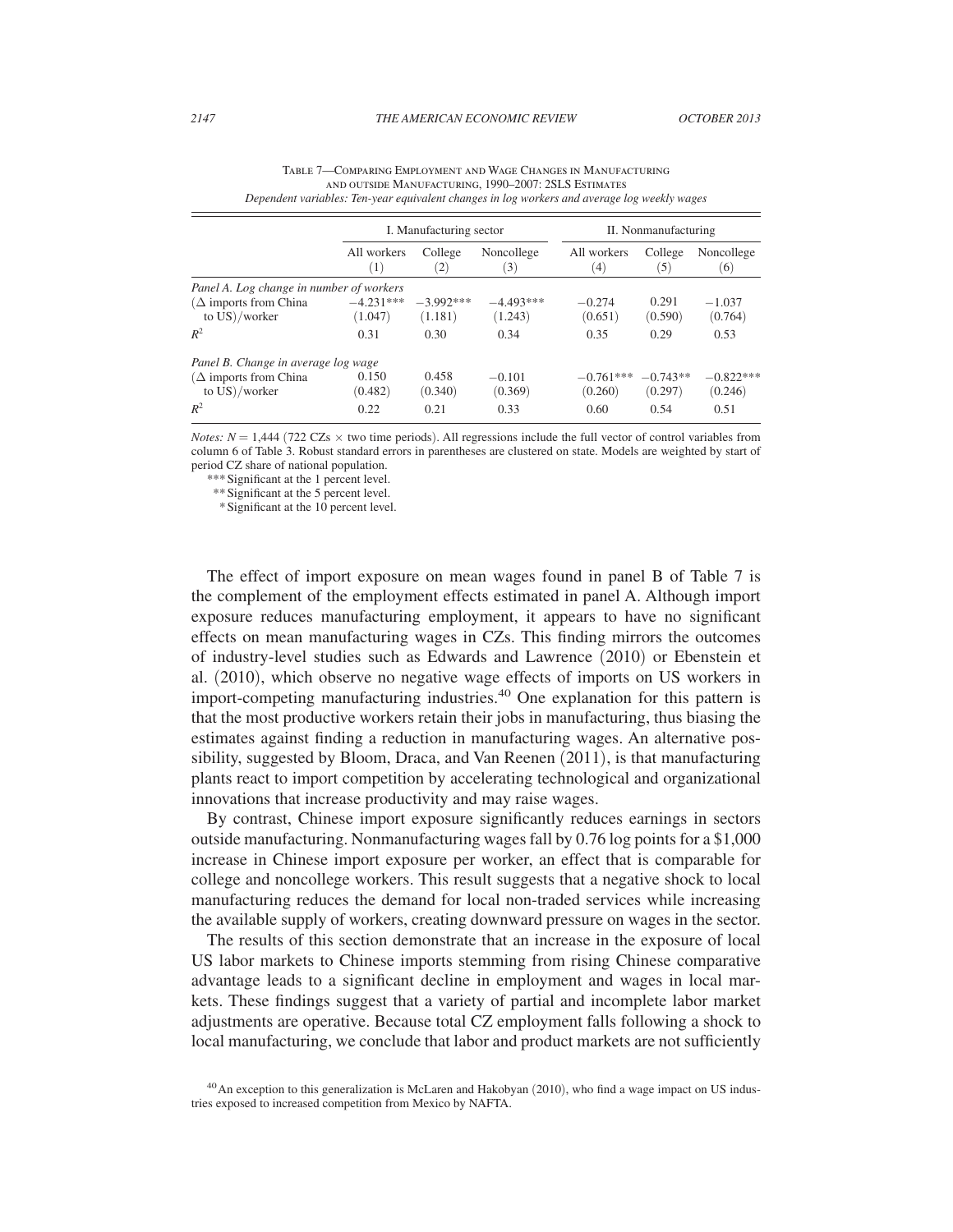Figure 6B, which plots import exposure *conditional* on the share of manufacturing in CZ employment as of 1990, thus measuring import competition for the local set of manufacturing industries. When looking within manufacturing, Tennessee, owing largely to its concentration of furniture producers, is far more exposed to trade with China than is Alabama, which has agglomerations of relatively insulated heavy industry. This variation of import exposure *within* local manufacturing sectors is the basis for much of the econometric analysis we discuss.

| Employed in<br>Manufacturing | Employed in Non-<br>Manufacturing | Unemployed | Not in Labor Force |
|------------------------------|-----------------------------------|------------|--------------------|
|                              | 2                                 | 3)         | ΄4                 |
| $-0.60***$                   | $-0.18$                           | $0.22***$  | $0.55***$          |
| (0.10)                       | (0.14)                            | (0.06)     | (0.15)             |

Table 4: Import Competition and Outcomes in U.S. Local Labor Markets, 1990 - 2007

| $-549.3***$<br>57 7***<br>$-0.76***$<br>$-0.05$ | $\Delta$ Log CZ Population<br>$(\log pts)$ | $\Delta$ Avg Log Weekly<br>Wage (log pts) | $\Delta$ Annual Wage/Salary $\Delta$ Transfers per Capita<br>Inc per Adult (US\$) | (US\$) |
|-------------------------------------------------|--------------------------------------------|-------------------------------------------|-----------------------------------------------------------------------------------|--------|
|                                                 | (0.75)                                     | (0.25)                                    | (169.4)                                                                           | (18.4) |

based on U.S. Census and American Community Survey data, while transfer payments are based on BEA Regional Economic Accounts. All regressions control for the start of period percentage of employment in manufacturing, collegeeducated population, foreign-born population, employment among women, employment in routine occupations, average offshorability index of occupations, and Census division and time dummies. Models are weighted by start of period commuting zone share of national population. Robust standard errors in parentheses are clustered on state. \*  $p < 0.10$ , \*\* p  $< 0.05$ , \*\*\* p  $< 0.01$ .

Over the period 1990 to 2007—considered either as a single long difference or as stacked changes for 1990 to 2000 and 2000 to 2007—CZs that were more exposed to increased import competition from China experienced substantially larger reductions in manufacturing employment. Columns 1 to 4 of Table 4, based on Autor, Dorn and Hanson (2013), show that the decline in manufacturing jobs was largely accommodated by an increasing share of a CZ's working-age population that was unemployed or out of the labor force. Specifically, a  $$1,000$  increase in a CZ's per-worker import exposure reduces the fraction of the working age population employed in manufacturing and  $\,$  non-manufacturing, respectively, by  $-0.60$  and  $-0.18$  percentage points (the latter of which is not significant), and raises the fraction unemployed and out of the labor force by 0.22 and 0.55 percent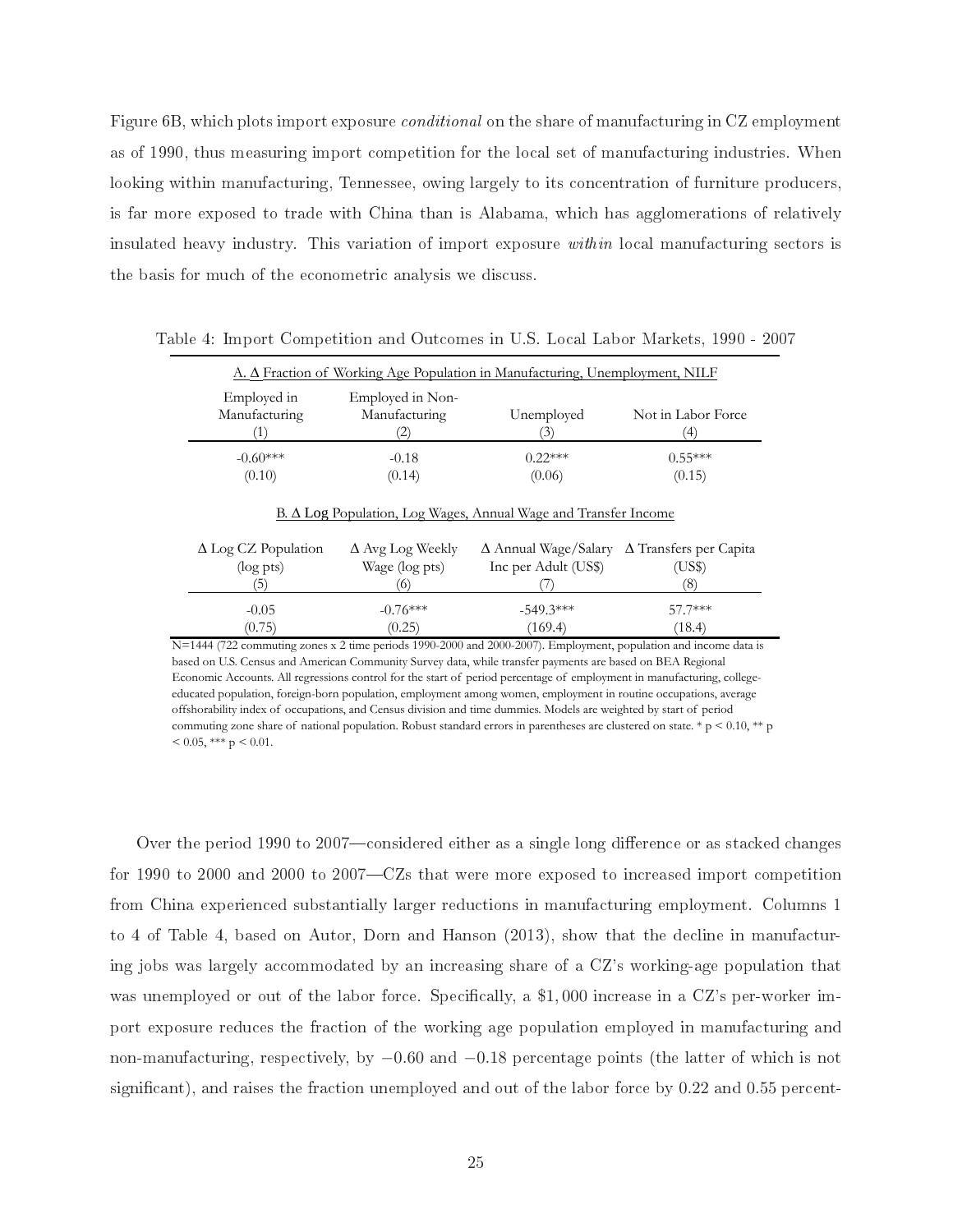income assistance, consistent with more households meeting the threshold for welfare payouts. Trade exposure also contributes to an increase in disability benefits, whose take-up is typically associated with permanent exit from the labor force (Autor and Duggan, 2003). Retirement benefits rise in more trade-exposed CZs, suggesting that adverse labor-market shocks induce more workers to retire earlier. $^{44}$ 





Effect of an \$1000 Per Worker Increase in Imports from China during 1990-2007 on Dollar Change of Annual Transfer Receipts per Capita

What is striking about the impact of trade shocks on benefit take-up is not just the size of these effects—for every extra \$100 in local import exposure per worker transfer receipts rise by approximately \$6 per capita—but their relative magnitudes across categories. Trade Adjustment Assistance, the primary federal government program intended to help workers who lose their jobs as a result of foreign competition (Baicker and Rehavi, 2004), is effectively inconsequential in local adjustment to trade shocks. Workers eligible for TAA receive extended unemployment benefits of up to 18 months, as long as they remain enrolled in a training program, and may obtain allowances toward relocation, job search, and healthcare.<sup>45</sup> Trade-exposed CZs certainly experience sharp

 $44$ See Kondo (2013) for a general equilibrium analysis of the welfare consequences of trade-related employment losses and Feler and Senses (2015) for results on the impact of the China trade shock on the provision of public services across local jurisdictions.

 $^{45}$ To qualify for TAA, workers must show that their employer cut back production because of import competition, relocated production to a country with which the U.S. has a trade agreement, or lost business with a buyer or supplier that is TAA certified.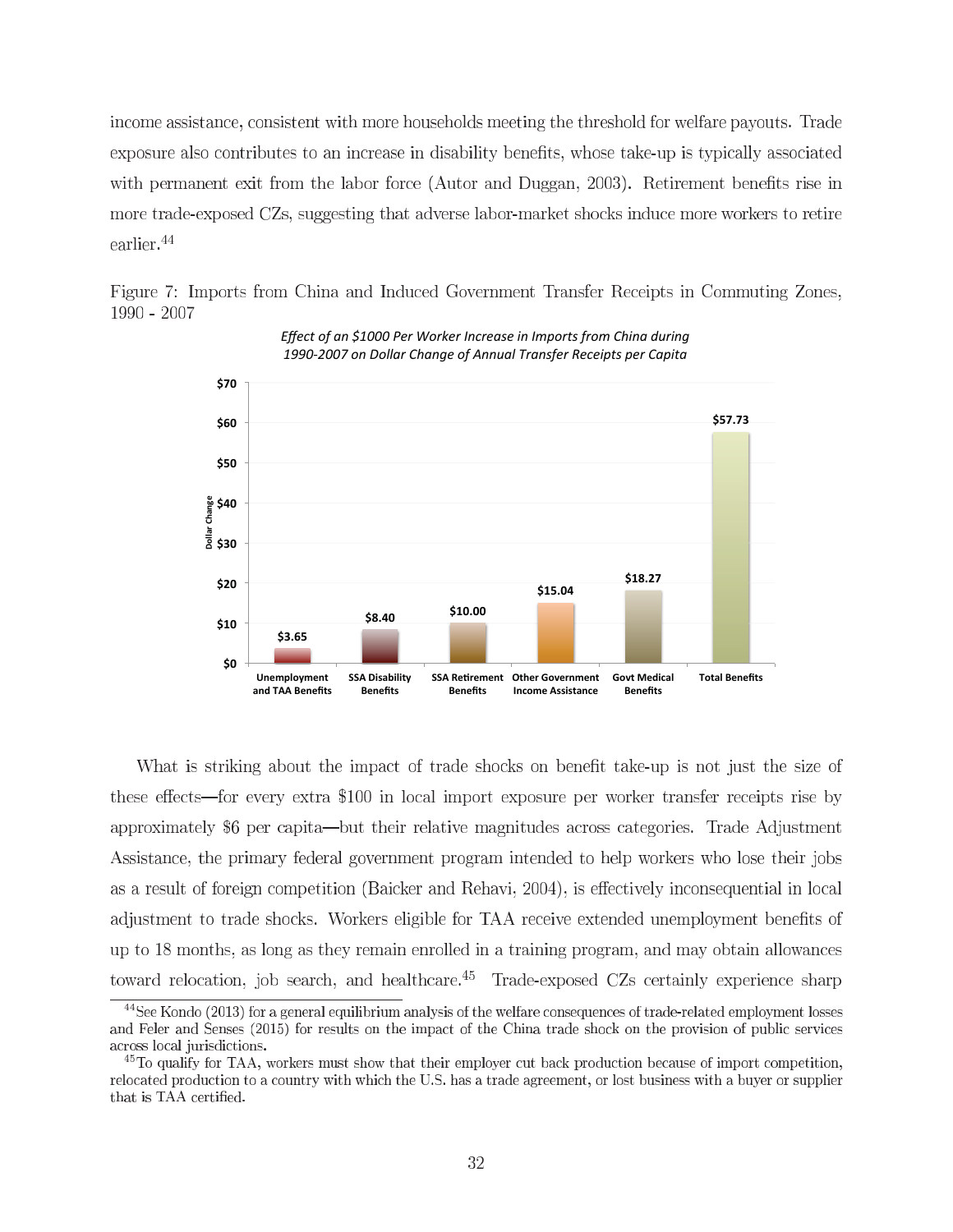# 1814 QUARTERLY JOURNAL OF ECONOMICS

#### TABLE I

#### DESCRIPTIVE STATISTICS

|                                                                     |                              | Main Sample                   |                              | <b>Extended Sample</b>        |  |
|---------------------------------------------------------------------|------------------------------|-------------------------------|------------------------------|-------------------------------|--|
|                                                                     | All<br>Workers               | Manuf<br>Workers              | All<br>Workers               | Manuf<br>Workers              |  |
| Panel A: trade exposure, 1991-2007                                  |                              |                               |                              |                               |  |
| $(\Delta$ imports from China to U.S.)/U.S.<br>$consumption_{91}$    | 1.60<br>(7.05)               | 7.72<br>(13.85)               | 1.30<br>(5.85)               | 6.30<br>(11.59)               |  |
| P90, P10 interval<br>P75, P25 interval                              | [2.72, 0.00]<br>[0.00, 0.00] | [24.74, 0.06]<br>[7.30, 0.62] | [1.99, 0.00]<br>[0.00, 0.00] | [18.75, 0.04]<br>[6.28, 0.38] |  |
| (1991 imports from China to U.S.)/U.S.<br>consumption <sub>91</sub> | 0.11<br>(0.94)               | 0.54<br>(2.00)                | 0.11<br>(0.88)               | 0.48<br>(1.78)                |  |
| Panel B: main outcome variables, 1992-2007                          |                              |                               |                              |                               |  |
| 100*cumulative earnings (in mult of avg<br>annual wage 88-91)       | 1.918.4<br>(1, 181.7)        | 1,808.9<br>(1,025.7)          | n/a                          | n/a                           |  |
| $100*$ number of years with earnings > 0                            | 1422.3<br>(342.1)            | 1428.6<br>(335.7)             | 1326.0<br>(428.3)            | 1355.8<br>(403.6)             |  |
| 100*cumul earn/yrs with earn > 0<br>(in mult of avg ann wage 88-91) | 130.0<br>(69.9)              | 122.4<br>(59.7)               | n/a                          | n/a                           |  |
| 100*number of years with main<br>income from SSDI                   | 34.3<br>(168.3)              | 43.3<br>(188.6)               | 44.4<br>(200.0)              | 50.9<br>(211.4)               |  |
| 100*number of years with main income<br>from self-employment        | 46.4<br>(175.9)              | 37.7<br>(152.2)               | 59.8<br>(200.4)              | 47.0<br>(170.2)               |  |
| Panel C: worker characteristics in 1991                             |                              |                               |                              |                               |  |
| Female<br>Nonwhite                                                  | 0.431<br>0.207               | 0.312<br>0.200                | 0.475<br>0.236               | 0.359<br>0.235                |  |
| Foreign-born                                                        | 0.077                        | 0.086                         | 0.085                        | 0.097                         |  |
| Employed in manufacturing                                           | 0.208                        | 1.000                         | 0.173                        | 0.836                         |  |
| Tenure 0-1 years                                                    | 0.269                        | 0.236                         | 0.418                        | 0.425                         |  |
| Tenure 2-5 years                                                    | 0.368                        | 0.355                         | 0.301                        | 0.283                         |  |
| Tenure 6-10 years                                                   | 0.169                        | 0.187                         | 0.129                        | 0.134                         |  |
| Tenure 11+ years                                                    | 0.194                        | 0.221                         | 0.153                        | 0.158                         |  |
| Firm Size 1-99 employees                                            | 0.231                        | 0.153                         | 0.257                        | 0.199                         |  |
| Firm Size 100-999 employees                                         | 0.237                        | 0.289                         | 0.231                        | 0.285                         |  |
| Firm Size 1,000-9,999 employees                                     | 0.246                        | 0.290                         | 0.210                        | 0.251                         |  |
| Firm Size 10,000+ employees                                         | 0.286                        | 0.267                         | 0.302                        | 0.265                         |  |
| Average log wage 1988-1991                                          | 10.46                        | 10.55                         | 9.23                         | 9.60                          |  |
| Sample size                                                         | 508,129                      | 105,625                       | 880,465                      | 181,900                       |  |

Notes. The main sample in the first two columns includes all workers who had at least full-time minimum wage earnings during each of the years 1988 to 1991. The extended sample in the second two columns<br>includes all workers who had a positive income in at least one year between 1987 and 1989 and one year<br>between 1990 an ment, tenure, and firm size are computed and averaged over all years between 1990 and 1992 during which<br>the worker is employed. Average log wage for this sample is computed based on years with positive earnings<br>between 198 in the extended sample. Column (4) in Panel B provides statistics for the subset of workers from the extended sample who were employed in manufacturing during at least one year between 1990 and 1992.

that log earnings are undefined when income from some period or source is zero.

We model the cumulative shock due to trade exposure in equation (3) as a function of import penetration in 1991 ( $IP_{j,91}$ ) Downloaded from http://qje.oxfordjournals.org/ at MIT Libraries on December 18, 2014 Downloaded from http://qje.oxfordjournals.org/ at MIT Libraries on December 18, 2014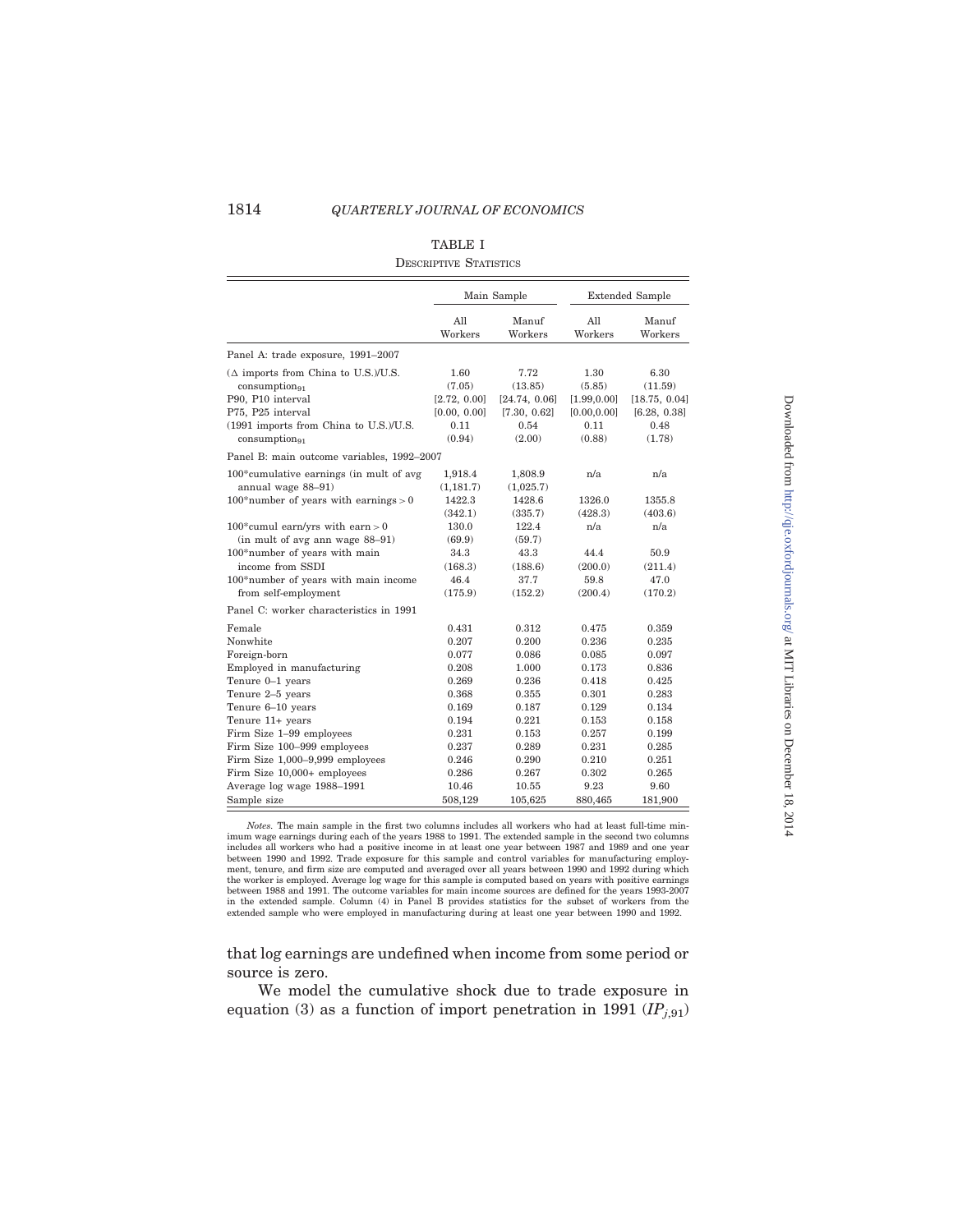|                                       | F<br>CT<br>CT<br>į<br>.<br>נוב |
|---------------------------------------|--------------------------------|
|                                       | こっぽい                           |
| --<br>--<br>--<br>--<br>-<br>i<br>ׇ֚֡ |                                |
|                                       |                                |
|                                       |                                |
|                                       | Ì                              |
|                                       |                                |
|                                       | Ï                              |

|                                                                                                                                                                                                                                                                                                                                                                                 | <b>STIO</b>          | $\widehat{\mathbf{e}}$ | ම                      | $\widehat{\mathbf{f}}$ | 2SLS<br>$\widehat{5}$ | $\widehat{\mathbf{e}}$ | $\widehat{\epsilon}$ | $\circledast$          | ම                      |
|---------------------------------------------------------------------------------------------------------------------------------------------------------------------------------------------------------------------------------------------------------------------------------------------------------------------------------------------------------------------------------|----------------------|------------------------|------------------------|------------------------|-----------------------|------------------------|----------------------|------------------------|------------------------|
| $(\Delta$ China imports)/U.S.<br>consumption <sub>91</sub>                                                                                                                                                                                                                                                                                                                      | $-2.939*$<br>(1.150) | $-5.726***$<br>(1.425) | $-6.017***$<br>(1.475) | $-6.099**$<br>(1.395)  | $-6.883**$<br>(1.351) | $-6.436***$<br>(2.450) | $-5.695*$<br>(2.326) | $-6.728***$<br>(2.392) | $-6.864***$<br>(2.477) |
| Birth year dummies                                                                                                                                                                                                                                                                                                                                                              | yes                  | yes                    | yes                    | yes                    | $y$ es                | yes                    | yes                  | $y$ es                 | yes                    |
| Demographic controls                                                                                                                                                                                                                                                                                                                                                            |                      |                        | yes                    | yes                    | yes                   | yes                    | yes                  | yes                    | yes                    |
| Employment history                                                                                                                                                                                                                                                                                                                                                              |                      |                        |                        | yes                    | yes                   | yes                    | yes                  | yes                    | yes                    |
| Earnings history                                                                                                                                                                                                                                                                                                                                                                |                      |                        |                        |                        | yes                   | yes                    | yes                  | yes                    | yes                    |
| Initial import levels                                                                                                                                                                                                                                                                                                                                                           |                      |                        |                        |                        |                       | yes                    | yes                  | $y$ es                 | yes                    |
| 10 mfg industry dummies                                                                                                                                                                                                                                                                                                                                                         |                      |                        |                        |                        |                       |                        | yes                  | yes                    | yes                    |
| Industry characteristics                                                                                                                                                                                                                                                                                                                                                        |                      |                        |                        |                        |                       |                        |                      | yes                    | $y$ es                 |
| Pretrends ind emp and wage                                                                                                                                                                                                                                                                                                                                                      |                      |                        |                        |                        |                       |                        |                      |                        | yes                    |
| Demographic controls in column (3) include dummies for female, nonwhite, and foreign-born. Employment history controls in column (4) include dummies for tenure at 1991 firm (0-<br><i>Notes</i> . Dependent variable: 100 × earnings 1992-2007 (in multiples of initial annual wage). $N = 508.129$ . All regressions include a constant and a full set of birth vear dummies. |                      |                        |                        |                        |                       |                        |                      |                        |                        |

1, 2-5, 6-10 years), experience (4-5, 6-8, 9-11 years), and size of 1991 frm (1-99, 100-999, 1,000-9,999 employees). Earnings history controls in columic (5) include the worker's annual log wage averaged over 1985-1991, a Demographic controls in column (3) include dummies for female, nonwhite, and foreign-born. Employment history controls in column (4) include dummies for tenure at 1991 firm (0– 1, 2–5, 6–10 years), experience (4–5, 6–8, 9–11 years), and size of 1991 firm (1–99, 100–999, 1,000–9,999 employees). Earnings history controls in column (5) include the worker's annual log wage averaged over 1988–1991, an interaction of intial wage with age, and the change in log wage between 1988 and 1991, as well as the level and trend of the 1991 firm's log mean wage for the period 1988–1991. Columns (6)–(9) add controls for a worker's 1991 manufacturing industry, starting with initial trade penetration by Chinese and non-Chinese imports in column (6). Column (7) adds dummies for 10 manufacturing subindustries, column (8) adds 1991 levels for employment share of production workers, log average wage, capital/value added, and 1990 levels for computer investment, share of investment allocated to high-tech equipment, and fraction of intermediate goods among imports in 1990; column (9) additionally controls for changes in industry employment share and log average wage level during the preceding 16 years (1976–1991). Robust standard errors in parentheses are clustered on start-of-period three-digit industry.  $\sim p \leq 10$ ,  $*_{p} \leq 0.6$ ,  $*_{p} \geq 0.1$ .

Downloaded from http://qje.oxfordjournals.org/ at MIT Libraries on December 18, 2014 Downloaded from http://qje.oxfordjournals.org/ at MIT Libraries on December 18, 2014

TRADE ADJUSTMENT 1817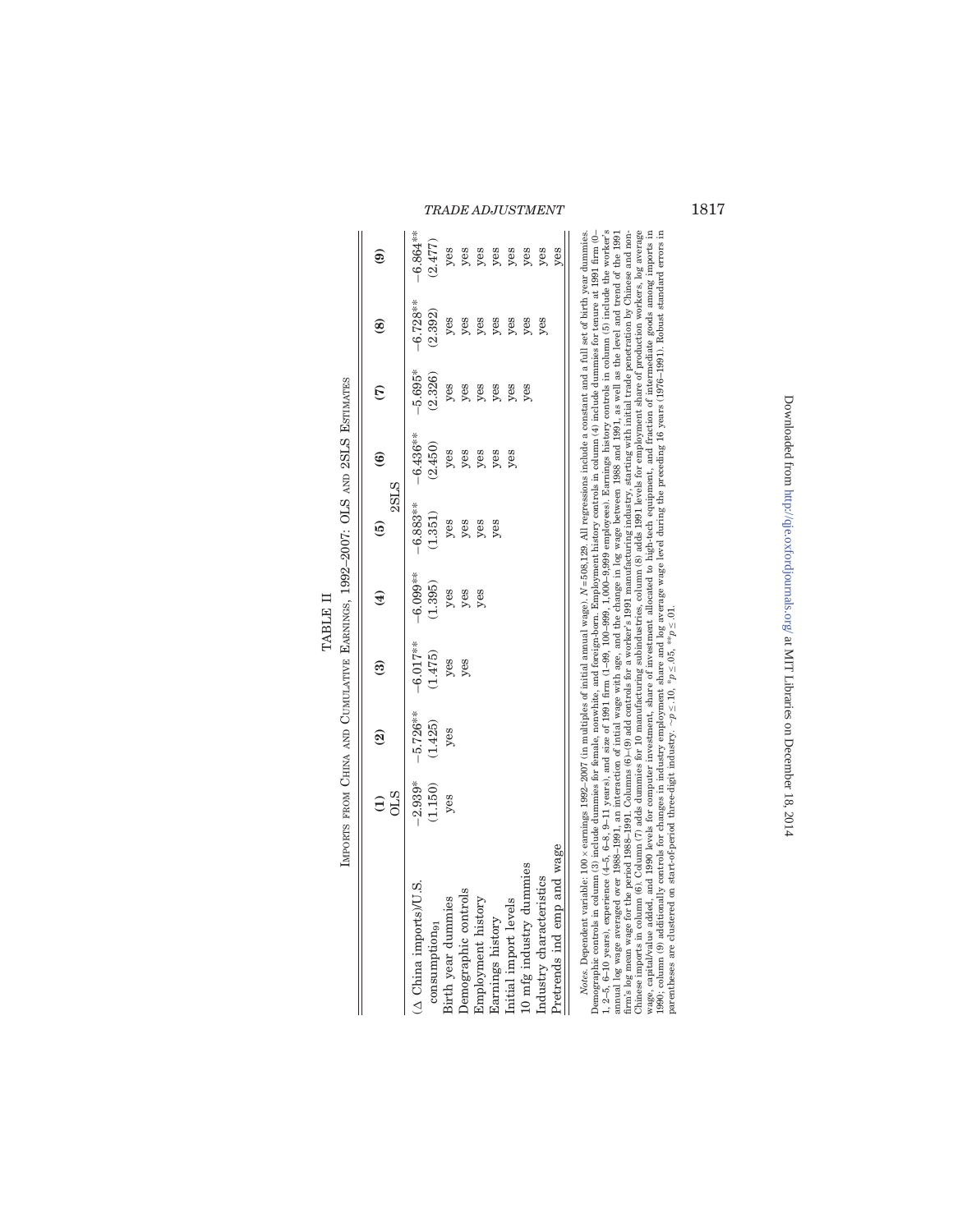## 1820 **QUARTERLY JOURNAL OF ECONOMICS**

### TABLE III

IMPORTS FROM CHINA 1992–2007 AND CUMULATIVE EARNINGS, YEARS WITH EARNINGS, AND EARNINGS PER YEAR 1992–2007 AND 1976–1991: 2SLS ESTIMATES

|                                               | (1)        | (2)                   | (3)        |
|-----------------------------------------------|------------|-----------------------|------------|
|                                               | Cumulative | Years w/              | Earnings/  |
|                                               | Earnings   | $\text{Earnings} > 0$ | Year       |
| Panel A: treatment period 1992–2007           |            |                       |            |
| $(\triangle$ China imports)/U.S. consumption. | $-6.864**$ | $-0.535$              | $-0.393**$ |
|                                               | (2.477)    | (0.505)               | (0.140)    |
| Panel B: preperiod 1976–1991                  |            |                       |            |
| $(\triangle$ China imports)/U.S. consumption. | $-0.432$   | 0.695                 | $-0.064$   |
|                                               | (1.996)    | (0.856)               | (0.112)    |

Notes. Dependent variables:  $100 \times$  cumulative earnings (in multiples of initial annual wage);  $100 \times$  years with earnings; 100 × earnings per year of employment (in multiples of initial annual wage), N= 508,792 in<br>Panel A and N = 301,490 in Panel B, except N = 506,339 and N = 300,239 in column (3), where the dependent variable is not defined for individuals who are never employed during the entire outcome period. Regressions in Panel A include the full control vector from column (9) of Table II. Regressions in Panel B include the same controls except tenure, experience, and firm size; industry-level controls are measured either for 1975 or for 1972 (intermediate imports, computer investment, and high-tech equipment). Robust standard errors in parentheses are clustered on start-of-period three-digit industry.  $\neg p \leq .10$ ,  $\neg p \leq .05$ ,  $\neg p \leq .01$ .

the net reductions in cumulative earnings seen in column (9) of Table II (and replicated in Table III, column (1)) stem primarily from reductions in within-year earnings rather than from additional years with zero earnings. These within-year earnings declines are in turn a combination of reduced earnings per hour and reduced hours worked, the relative contributions of which we cannot disentangle with our data.

Could these results merely reflect the secular decline of labor-intensive U.S. manufacturing employment rather than the period-specific effects of exposure to China trade? We explore this concern in Panel B of Table III by testing whether the growth in import competition from China in the 1990s and 2000s ''predicts'' earnings and employment outcomes for an earlier cohort of workers that was not directly exposed to Chinese competition.<sup>25</sup>

25. We draw on an extended version of the Social Security data to construct cumulative earnings from 1976 to 1991 for workers who were between 22 and 64 years of age during this earlier period, and we use these data to examine whether their employment outcomes during 1976 through 1991 are correlated with later, post-1991 changes in Chinese import penetration that subsequently occurred in their initial industries. The sample for the analysis of the 1976–1991 period uses the same sampling criteria as our main sample, and hence comprises the workers who earned at least the equivalent of \$8,193 at 2007 values in each of the four years preceding the outcome period.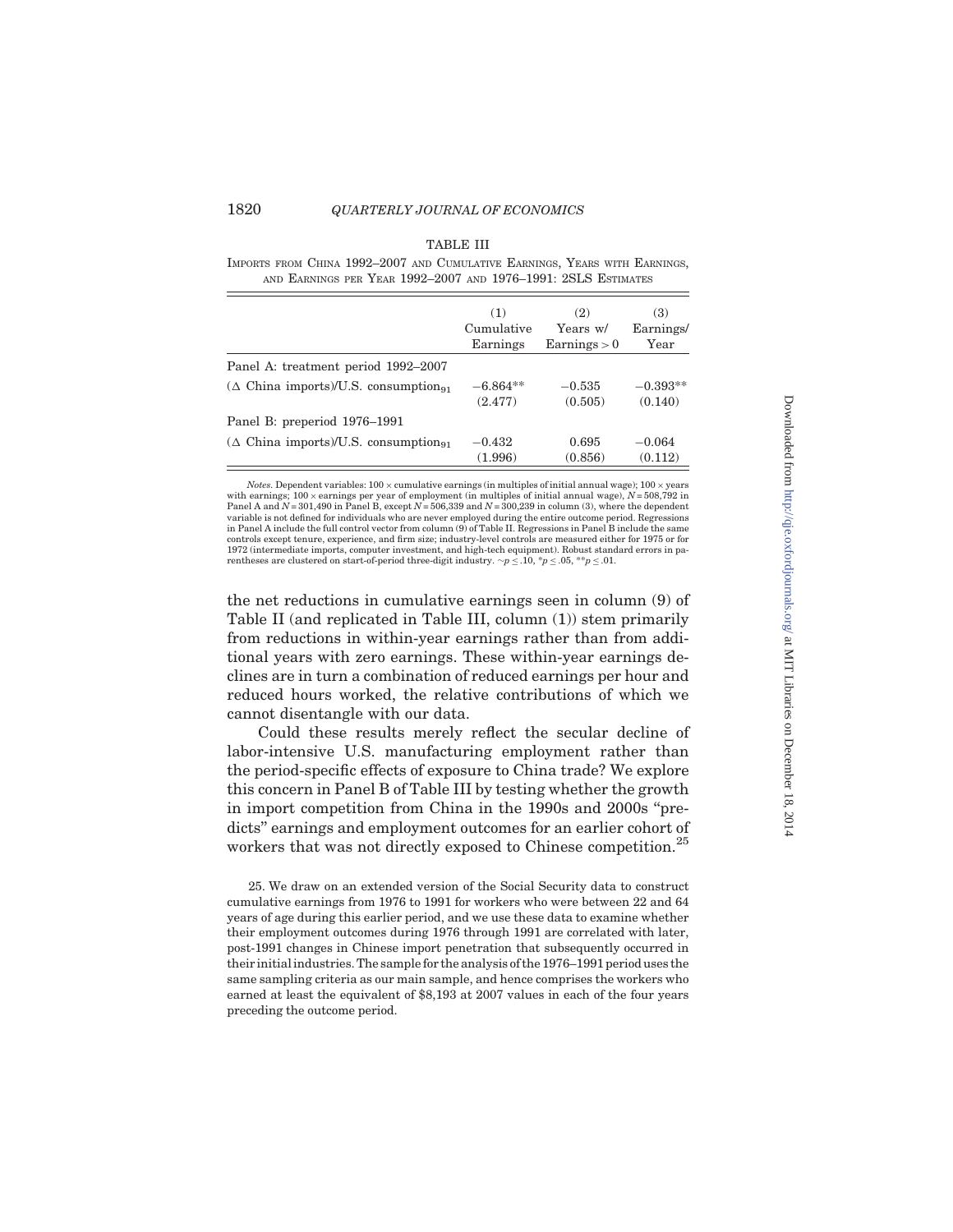## TABLE IV

IMPORTS FROM CHINA AND EARNINGS AND EMPLOYMENT BY FIRM, INDUSTRY, AND SECTOR, 1992–2007: 2SLS ESTIMATES

|                                                                | (1)                   | (2)                  | (3)                            | (4)                       | (5)                  | (6)                  |
|----------------------------------------------------------------|-----------------------|----------------------|--------------------------------|---------------------------|----------------------|----------------------|
|                                                                | All Employers         |                      | Same Sector                    |                           | Other<br>Sector      | N/A                  |
| Same 2-digit Industry<br>Same Firm                             |                       | Yes<br>$_{\rm Yes}$  | Yes<br>No                      | No<br>No                  | No<br>No             | N/A<br>No            |
| Panel A: cumulative earnings (in initial annual wage*100)      |                       |                      |                                |                           |                      |                      |
| $(\Delta$ China imports)<br>$U.S.$ consumption <sub>91</sub>   | $-6.864**$<br>(2.477) | (3.395)              | $-9.107**$ $-2.998$<br>(1.671) | $5.914*$<br>(2.326)       | $-2.253$<br>(3.049)  | 1.579*<br>(0.800)    |
| Panel B: cumulative employment (in years*100)                  |                       |                      |                                |                           |                      |                      |
| $(\Delta$ China imports)<br>$U.S.$ consumption <sub>91</sub>   | $-0.535$<br>(0.505)   | $-6.204*$<br>(2.566) | $-2.036$<br>(1.278)            | $4.654**$<br>(1.655)      | 1.451<br>(1.983)     | $1.600*$<br>(0.625)  |
| Panel C: earnings per year of emp (in initial annual wage*100) |                       |                      |                                |                           |                      |                      |
| $(\Delta$ China imports)<br>U.S. consumption $_{91}$           | $-0.393**$<br>(0.140) | $-0.283$<br>(0.093)  | $-0.543^{\sim}$<br>(0.304)     | $-0.551^\circ$<br>(0.300) | $-0.655*$<br>(0.291) | $-0.606*$<br>(0.245) |

*Notes.* Dependent variables:  $100 \times$  cumulative earnings;  $100 \times$  years with earnings;  $100 \times$  earnings per year of employment.  $N = 508,129$  in Panels A and B. N =  $506,339$ , 424,027, 155,993, 263,158, 112,002, 119,989 in columns (1)–(6) of Panel C. Column (6) measures employment and earnings in firms with missing industry information. A large majority of these firms are new firms that have been incorporated between 2000 and 2007. All regressions include the full vector of control variables from column (9) of Table II. Robust standard errors in parentheses are clustered on start-of-period three-digit industry.<br>  $\neg p \le 0.10$ ,  $\neg p \le 0.05$ ,  $\neg p \le 0.1$ .

and insignificantly negative net estimate of trade exposure on years of employment (column (1), Panel B) that employment losses are almost entirely offset: trade-impacted workers make back their employment losses in the initial firm and industry through employment outside of the original two-digit industry. Column (4) in Panel B indicates that trade-exposed workers spend more years employed at firms that belong to a different two-digit industry within their initial sector of employment. But these offsetting employment gains from reallocation to other two-digit industries within manufacturing are only just over half as large as the losses incurred with the original employer and two-digit industry  $\left(\frac{4.65}{6.20+2.04} = 0.56\right)$ , indicating that trade exposure in a worker's initial firm reduces the worker's total manufacturing employment net of mobility within the sector.<sup>28</sup> Columns (5) and (6) in Panel B complete the employment

<sup>28.</sup> Column (6), Panel B shows moderate employment gains at firms with a missing industry code, a large majority of which were incorporated in the years 2000–2007, when a new data collection process no longer recorded information on